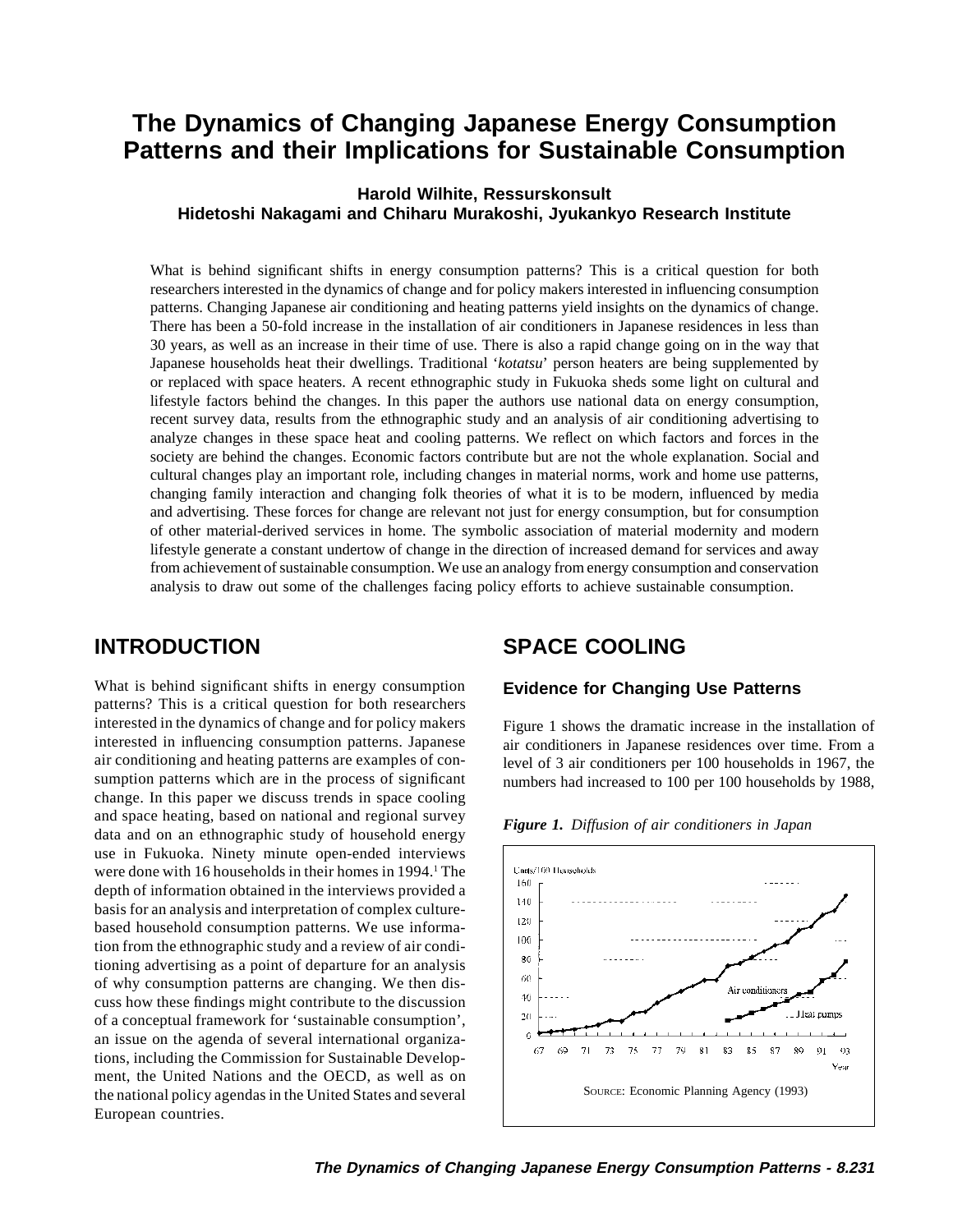and 150 per 100 households in 1993, a fifty fold increase growth has contributed to the necessity for new power plants in less than 30 years. to meet ever increasing peak loads (figure 4) and to environ-

such as the electronic, variable speed air conditioner (1981) mented in 1984, have stimulated improvements in efficiency

The efficiency gains have far from offset the growth in total<br>
energy use due to diffusion of air conditioners and increases<br>
in running time. Thus there has been a huge growth in<br>
weather adjusted energy consumption for r







*Figure 3. Energy consumption for space cooling (weather adjusted) in Japan*

mental problems by contributing to increased CO2 emissions Over the same period, there have been significant improve-<br>ments in the energy efficiency of air conditioners (figure 2) mental policy makers to be concerned with this trend, espements in the energy efficiency of air conditioners (figure 2). mental policy makers to be concerned with this trend, espe-<br>Improvements can be attributed to technical innovations cially since rural areas still lag behind u Improvements can be attributed to technical innovations cially since rural areas still lag behind urban in air condition-<br>such as the electronic, variable speed air conditioner (1981) ing saturation and air conditioner eff and the heat pump (1982). Efficiency standards, imple-<br>mented in 1984, have stimulated improvements in efficiency and Tyuugoku, two regions adjacent to one another, the first (Nakagami 1994). urban (Osaka) and the second rural—Kinki uses about 50% more energy per household for space cooling than does

# **Factors Behind the Changes in Cooling**

An analysis of national demographic data and information from the ethnographic study point to these as the major change factors: wealthier households, changing building designs, and changing culture of the home.

**Economic Factors.** Some of the change can be accounted for by economic variables. Disposable household income doubled from 1974 to 1984 (then slowed to about 2% per year over the last decade). Prices for air conditioners rose at the same pace as the rise of the consumer price index (CPI) until around 1986, then began to fall and are today



*Power Company*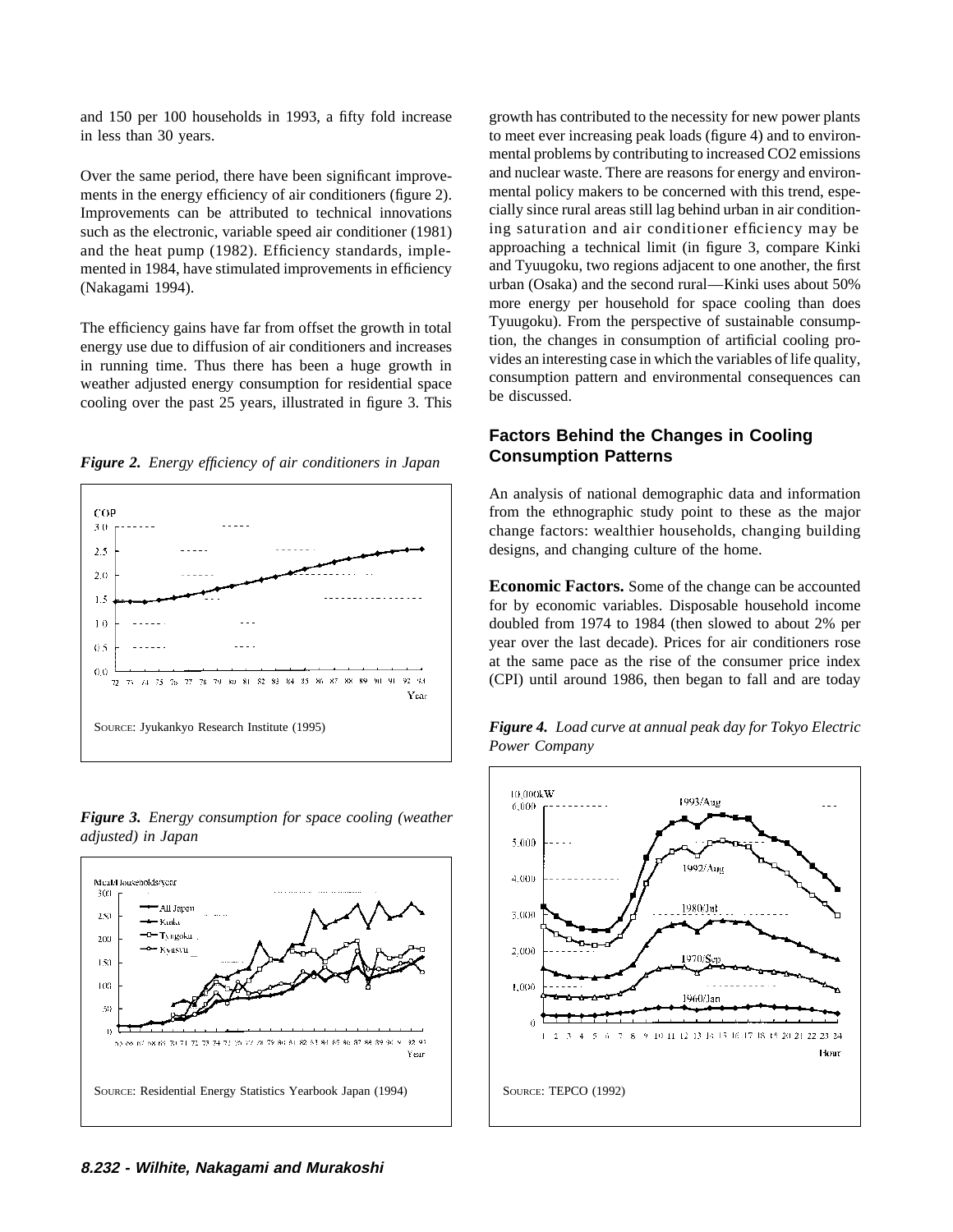prices have not changed much since 1980. Thus households two can be related to their cultural significance.<sup>2</sup> have gotten richer, while both the price tag and the running costs for air-conditioners have declined somewhat. This **The Air Conditioner as Symbol.** A widely shared mensheds some light on increases in use of air conditioning, but tal model concerning artificially cooled air is that it is bad is by no means the whole explanation for the 50 fold increase. for the health. The fact that air conditioner diffusion and

home differs in a number of ways from the modern North graphic study that the rapidity of the change has been acceler-<br>American and European home. The typical traditional build-<br>ated by the evolution of a new 'folk theory' American and European home. The typical traditional build-<br>ing is designed to capture passive solar heat in the winter the air conditioner: those who do not have one are either the air conditioner: those who do not have one are either while low overhanging roofs and shutters provide shade in backward, poor or overly frugal. In the ethnographic study, while low overhanging roofs and shutters provide shade in backward, poor or overly frugal. In the ethnographic study,<br>the summer time. With the exception of the northern prov-<br>we found evidence that the pressure to avoid t the summer time. With the exception of the northern province of Hokkaido, the traditional building shell is not well<br>insulated. Houses are designed to provide effective natural<br>insulated. Houses are designed to provide effective natural<br>insulated insulated wellings with effecti insulated. Houses are designed to provide effective natural ventilation in the summer months which can be regulated through opening and closing sliding panel doors in both the We found that 14 of 16 families in the study had at least building's shell and between rooms. one air conditioner. The 2 families without air conditioners

Western styles began to influence Japanese residences on a to the daughter repeatedly that they were comfortable with large scale in the 1950's. By 1955, so-called 'corporation' the natural cooling the home's design provid large scale in the 1950's. By 1955, so-called 'corporation' the natural cooling the home's design provided. They were apartments became popular. These had Western bathrooms round of their traditional home and expressed con apartments became popular. These had Western bathrooms proud of their traditional home and expressed concern about and kitchens. Virtually all of the major modern appliances the aesthetic damage which would accrue from put and kitchens. Virtually all of the major modern appliances the aesthetic damage which would accrue from putting an<br>were introduced in the 1950's and early 1960's (refrigerator air conditioner in the wall of their living ro were introduced in the 1950's and early 1960's (refrigerator air conditioner in the wall of their living room. The daughter<br>1950; vertical drum washing machine 1950; black and white was well aware of her parents objections television 1952; cylinder-type vacuum cleaner 1953; transis- the parents, she was unstoppable. It was clear to both her tor radio 1956; color television, juicer, electric blanket, steam parents and to us that her motive was not to increase her iron 1960; dishwasher and microwave 1961) (Nakagami parent's physical comfort. The daughter wanted iron 1960; dishwasher and microwave 1961) (Nakagami parent's physical comfort. The daughter wanted her parents 1994). Domestic production of air conditioners was started to install an air conditioner in order to provide evidence<br>to friends and neighbors that she was exercising her filial market until the early 1970's. responsibility.

As of today, Western-style appliances and practices have This and other examples from our study draw attention to replaced their traditional Japanese equivalents for many the increasingly symbolic nature of the air conditioner. It is activities in the home. Three exceptions are space heating a symbol of modernity, well-being and success. Air condi- (though practices are in transition, discussed below), bathing tioning is increasing in the face of traditional notions of

20% cheaper on average than they were in 1986. Electricity and lighting practices. The resistance to change of the latter

use has increased in the face of this 'folk theory' makes it **Changing Building Design.** The traditional Japanese even more interesting. There is evidence from the ethno-

both drew attention to social pressures on them to install air In the 1950's and 1960's, building practices began to change,<br>
emulating North American building styles. Today, in Tokyo<br>
and other large and medium-sized cities like Fukuoka (popu-<br>
lation about 1 million), traditional ho

**The Changing Culture of the Home.** The layout, appli-<br>ances and activities in the traditional Japanese home differ<br>in a number of ways from the Western equivalents. Cooking,<br>bathing, clothes washing, dish washing are all care of their parents. In this case, the parents communicated was well aware of her parents objections, but according to to friends and neighbors that she was exercising her filial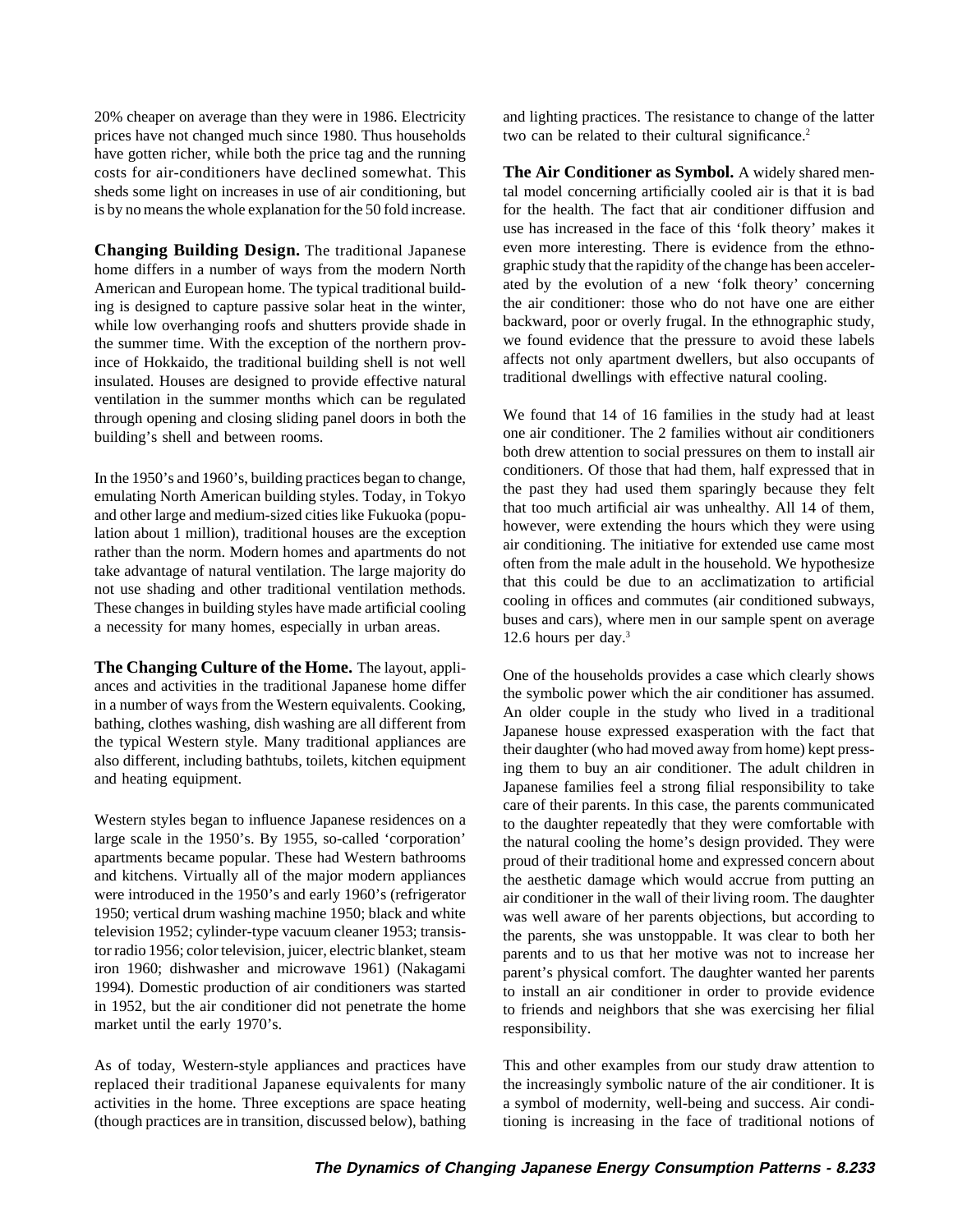aesthetics and folk norms about health, which underscores people in the advertisements over this 20 year period are all the power of the social-psychological forces involved. Peo- Western. The home interiors shown are ultra modern, even ple are buying air conditioners to satisfy a number of goals. by Western standards. They show only Western furniture, Increased comfort is only one of them. This is an important appliances and room furnishings. In one example from 1980, point for our approach to the analysis of product adoption. an air conditioner hums in the background o economic analysis, which assumes that consumers choose a bottle of whiskey, a bucket of ice and cocktail glasses things based on whether it will improve their life quality on the coffee table, all of which are extremely fo things based on whether it will improve their life quality on the coffee table, all of which are extremely foreign to or lifestyle.<br>
traditional Japanese notions of relaxing or entertaining.

**The Role of Advertising.** Rigorous marketing has contributed to both the physical and symbolic changes associ-<br>Apart from the non-obtrusive and Western-modern image, ated with air conditioning penetration. In order to get an only two other images appear with any regularity. One is idea of what symbols have been promoted in advertising the association of the air conditioner with cool, mountainous over the vears, we analyzed a comprehensive sampling of outdoor scenes. A related set of images associate over the years, we analyzed a comprehensive sampling of outdoor scenes. A related set of images associate the air<br>Mitsubishi print advertising over the period from 1965-1995. conditioner with a healthy household, perhaps a Mitsubishi print advertising over the period from 1965-1995. We analyzed both the text and images used in the advertise-<br>strategy to combat the folk theory which contends the oppoments, looking at the messages conveyed by both.<sup>4</sup> site. These natural, health oriented images appear in the

emphasized consistently throughout the entire period. The a cozy home. People in these advertisements are shown in first is simply that the air conditioner makes the home's casual clothes and relaxed settings, presumably made possiinterior, and the persons occupying it, more comfortable. ble by the air conditioner in the background. The second is an emphasis on a succession of technical advancements, from the simple miracle of the air conditioner<br>
itself in the 1960's, to the development of timers, remote<br>  $\frac{1}{2}$  To sum up, one can divide the messages conveyed by adver-<br>
control combined heater/a/c uni tising over the years into two categories. The first category<br>
"control, combined heater/a/c. units, the 'double fan', the tissue discusses the physical rewards and convenience, including<br>
"emphasizes the physical rewards emphasizes the physical rewards and convenience, including<br>the popular theme of that and successive periods, associating the increased physical comfort; a 'healthy' inner environthe popular theme of that and successive periods, associating technical progress with a better life. The technical progress with a better life. The technical progress with a better life.

that the air conditioner would not clash with the aesthetics of the traditional home environment. It would be quiet and modernity and coziness. The air conditioner is consistently compact. You could have your home just as before, but it portrayed as a dynamic, powerful (a word used often in the would be cooler. This was followed up with a different text) technology becoming ever more advanced and so would be cooler. This was followed up with a different angle on the same theme in the period 1975-1995, which cated. Since about 1970, the manufacturer has put an enoremphasized control and convenience with the use of remotes mous effort into placing the air conditioner squarely in the and timers.<sup>5</sup> category of things which characterize the modern home and

these advertisements, reveals that an important initial strat- has been replaced by coziness, with the air conditioner makegy was to portray that the air conditioner could be unobtru- ing it possible to for people to lounge and relax in their sively adapted to a traditional dwelling and lifestyle. One homes. image very early (1967) was representative. It showed an air conditioner in the background of a traditional Japanese living room, with a woman wearing a kimono kneeling We have not looked into other forums for advertising such<br>in the foreground. Everything in the image represents the as television and other print media, but suspect we wo in the foreground. Everything in the image represents the as television and other print media, but suspect we would traditional Japanese home except the air conditioner. This find evidence of variants of these marketing st traditional Japanese home except the air conditioner.

be used which associated the air conditioner with a modern, to buy. The sophistication and subtlety of the messages are Western lifestyle and interior decor. This image was used undeniable, however, and it is evident from our ethnographic consistently until 1990 (with the exception of a few years study that the symbolic associations made by those in our in the mid-1970's). The dress and activities of the Japanese sample parallel those made in the advertisements.

an air conditioner hums in the background of a Western These social pressures are not accounted for in traditional sitting room, the prominent objects in the foreground being traditional Japanese notions of relaxing or entertaining.

period 1965-71. Another image which has been used in In the text, there are two dominant topics which have been subsequent years shows how air conditioners contribute to

technology. These themes have been emphasized regularly A topic which dominated from 1965-1978 was the message over the 30 year period. The second category consists of that the air conditioner would not clash with the aesthetics images of a more symbolic nature: technical progr household, the images of which until 1990 are strictly West-An examination of the images (pictures and drawings) in ern. In the last few years, Western style material modernity

have no measure of how much impact these have had on This strategy changed about 1970, when images began to people's attitude to air conditioning, or to their willingness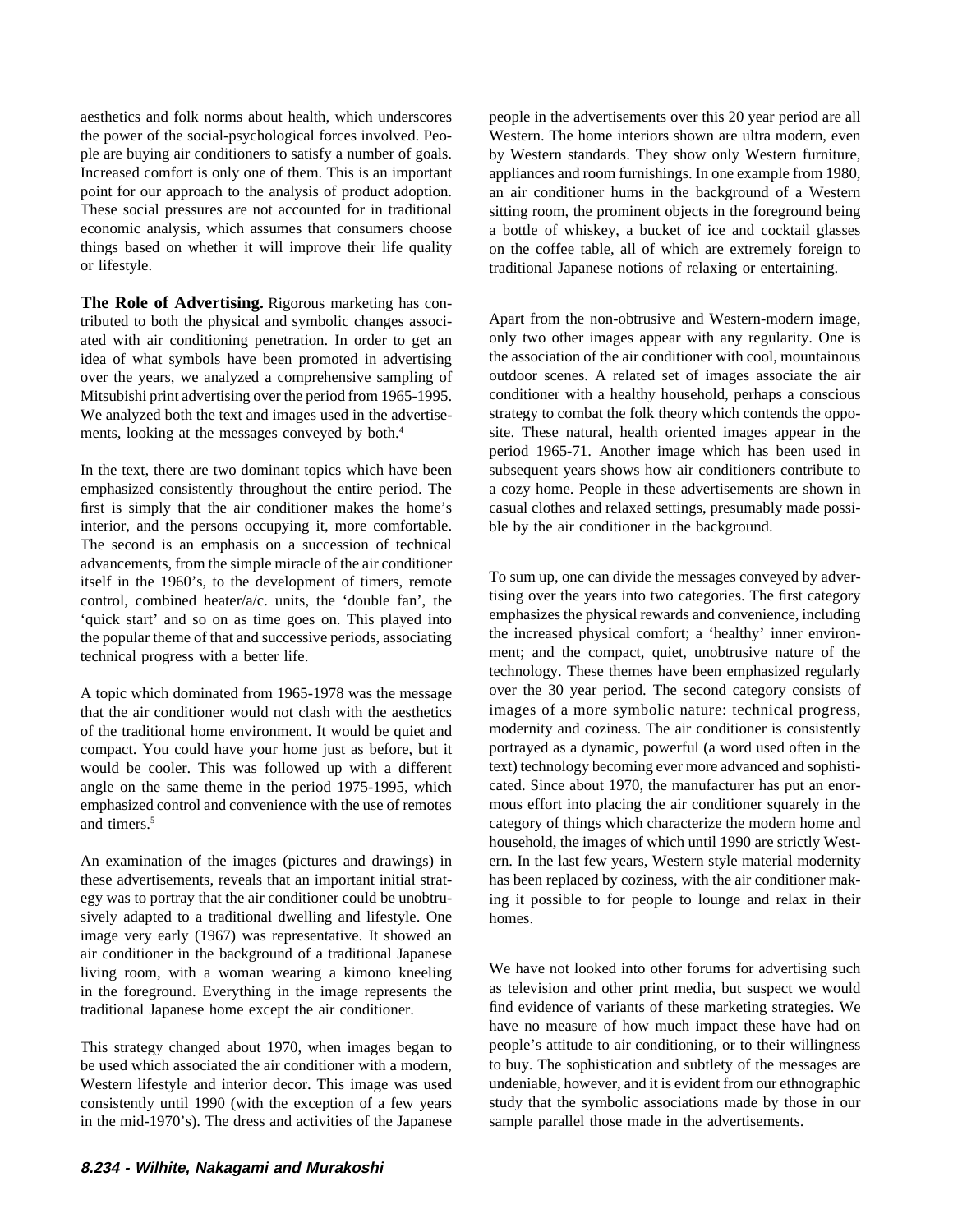The hardware and use patterns behind space heat are also changing in Japan, and provide another window on the factors behind consumption changes.

The idea of space heating was completely foreign to most Japanese until the 1960's (Nakagami 1994). Prior to that time, heat was provided to the home by a single '*kotatsu*', a coal-fired, kerosene, or later electric heater, placed under the table in the living/dining area of the house. Families would spend much of the evening eating and socializing Source: Economic Planning Agency (1993) around the *kotatsu*. They would then proceed from the *kotatsu* to the hot bath, and from there into bed.

In the past 30 years there has been a gradual shift from body<br>heating to space heating, accomplished with electric carpets,<br>heat pumps, kerosene heaters and electric resistance heaters.<br>heat pumps, kerosene heaters and ele

Figure 6 shows the diffusion of various kinds of space heaters and figure 7 shows the rapid growth in space heat energy in Japan.

These changes are reflected in our Fukuoka sample. Over half of the sample (9 households) had a *kotatsu*, but only 3 families used it regularly. Two did not use it at all and the remaining 4 used in only occasionally, most often when friends or families visited. Eight households had an electric carpet, a more modern version of the *kotatsu*. Every household in the sample had at least one space heater, and 11 of SOURCE: Residential Energy Statistics Yearbook Japan (1994) the 16 had two or more. More than half (9) of the families heat more than one room on a winter evening.

*Figure 5. The Japanese kotatsu* body heating system



**SPACE HEAT** *Figure 6. Diffusion of space heaters in Japan*





## **Building Design**

The results of the interviews yield some insights on the factors driving the change in space heating practices. An important factor is building design. The same changes in building design which encourage more air conditioning also encourage the use of space heating. Traditional dwellings are drafty. It makes sense to warm the person rather than to try to keep the entire interior space warm. Modern buildings are tighter, creating the opportunity to heat the space with less heat loss through the shell. The result is a warmer interior and a net increase in the amount of energy used.

## **Changing Work, Family Interaction and Home Use Patterns**

increasing over the past 30 years. This is due to longer working hours, more socializing with colleagues after the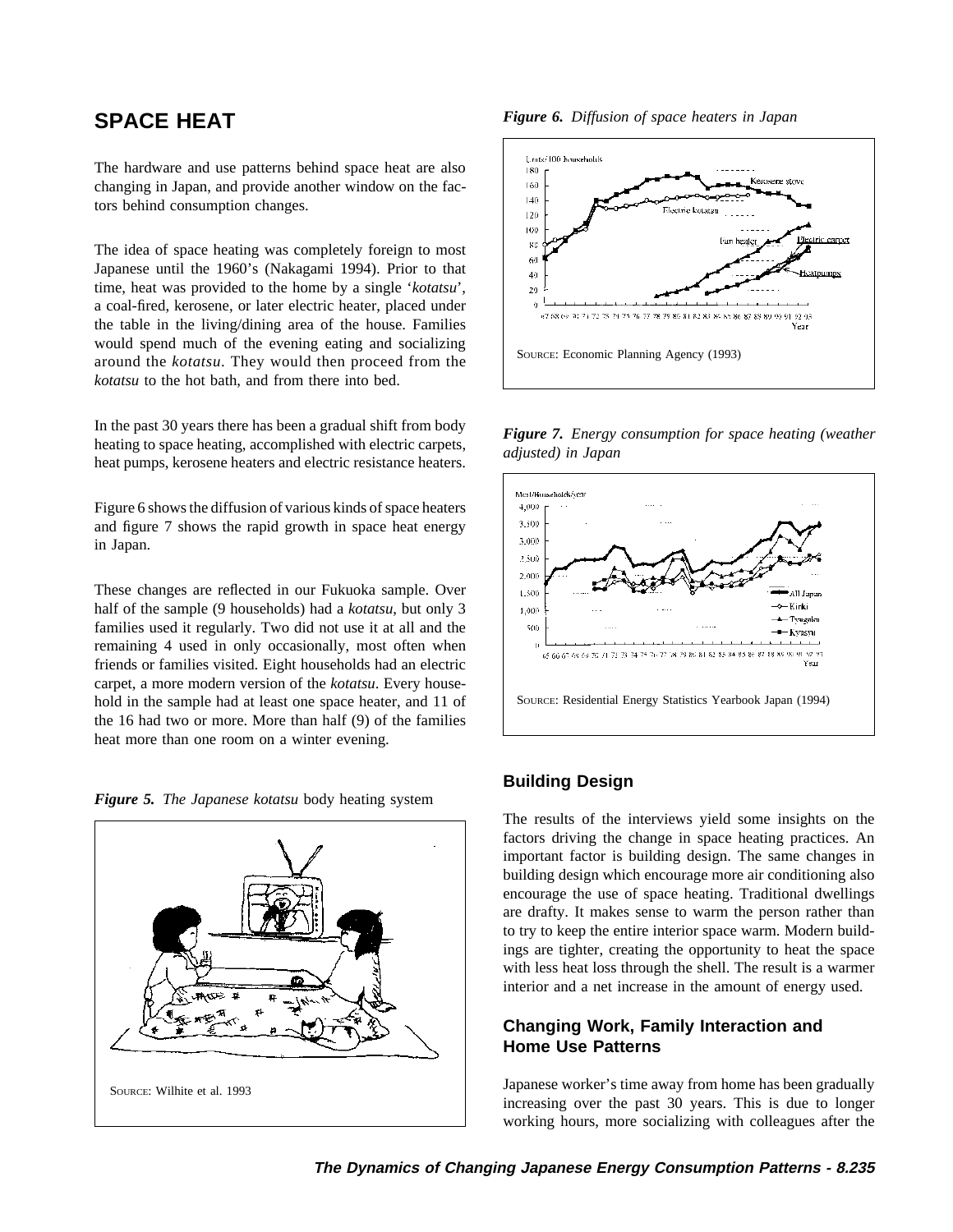increased traffic and urban sprawl. In the Fukuoka sample, possible that the *kotatsu* has been retained for social uses the male in the household spent on average 12.6 hours each (guests and special occasions), but that space heaters now day away from home in conjunction with work and commut-<br>
<u>routinely</u> provide heat to the home. ing. Men are less likely to take meals with their families. More than half of the fathers in the sample did not see their **SUSTAINABLE CONSUMPTION** children on a weekday evening.

**A Framework** Women spent a much greater portion of the day at home

Exercise and social focus for the family. There is less opportunity<br>for the nuclear family to assemble in the home. Where<br>formerly the extended family tended to either share the home<br>or live nearby, today it is less common

As with space cooling patterns, we can see differences in industrialized world heating patterns in rural vs. urban areas. Figure 8 shows that the *kotatsu* is still more prevalent in the rural Tyugoku/ —an absolute reduction in resource use Shikoku area than in the urban areas. At the same time,<br>space heaters are present in roughly equal numbers, and the<br>amount of energy which goes to space heating is actually<br>while maintaining life quality goals) and would b

*Figure 8. Diffusion of space heaters in Kinki and Tyu*goku/Shikoku — greatly increased energy and materials efficiency



normal work day, and longer commuting times due to greater in the rural area where residences are larger. It is

than the men. Less than 50% of adult women work in Japan,<br>and those who do work, work shorter hours. Women most<br>often control the household budget and do the household<br>chores. Women also do most of the practical necessitie The social interaction in the home is considerably different<br>today than it was 40 years ago, when the *kotatsu* was a<br>entries such as fashion, culinary, mobility and entertain-<br>entries such as fashion, culinary, mobility a Fraction and the family are more likely to be involved in individual activi-<br>ties like housework, study, hobbies, etc. The dinner, bath,<br>bed routine on a winter evening is fast disappearing. These<br>changes discourage use of

- **Urban vs. Rural Variation** — — — — — reduced levels of production and consumption in the
	-
	- plished through:
	-
	- —a rethinking of the notion of 'quality of life' to emphasize less materialistic goals (OECD 1995:A5).

In this section we show how a framework for analyzing energy consumption and its consequences might be applied to efforts to develop a framework for sustainable consumption.

Those of us familiar with analysis of energy consumption are aware of the relationship between total energy consumption, energy service and energy efficiency. For a given energy SOURCE: Economic Planning Agency (1993) service, such as heat, light, or motive power, the total amount of energy consumed is the product of the efficiency of the delivery of the service and the amount of the energy service

**8.236 - Wilhite, Nakagami and Murakoshi**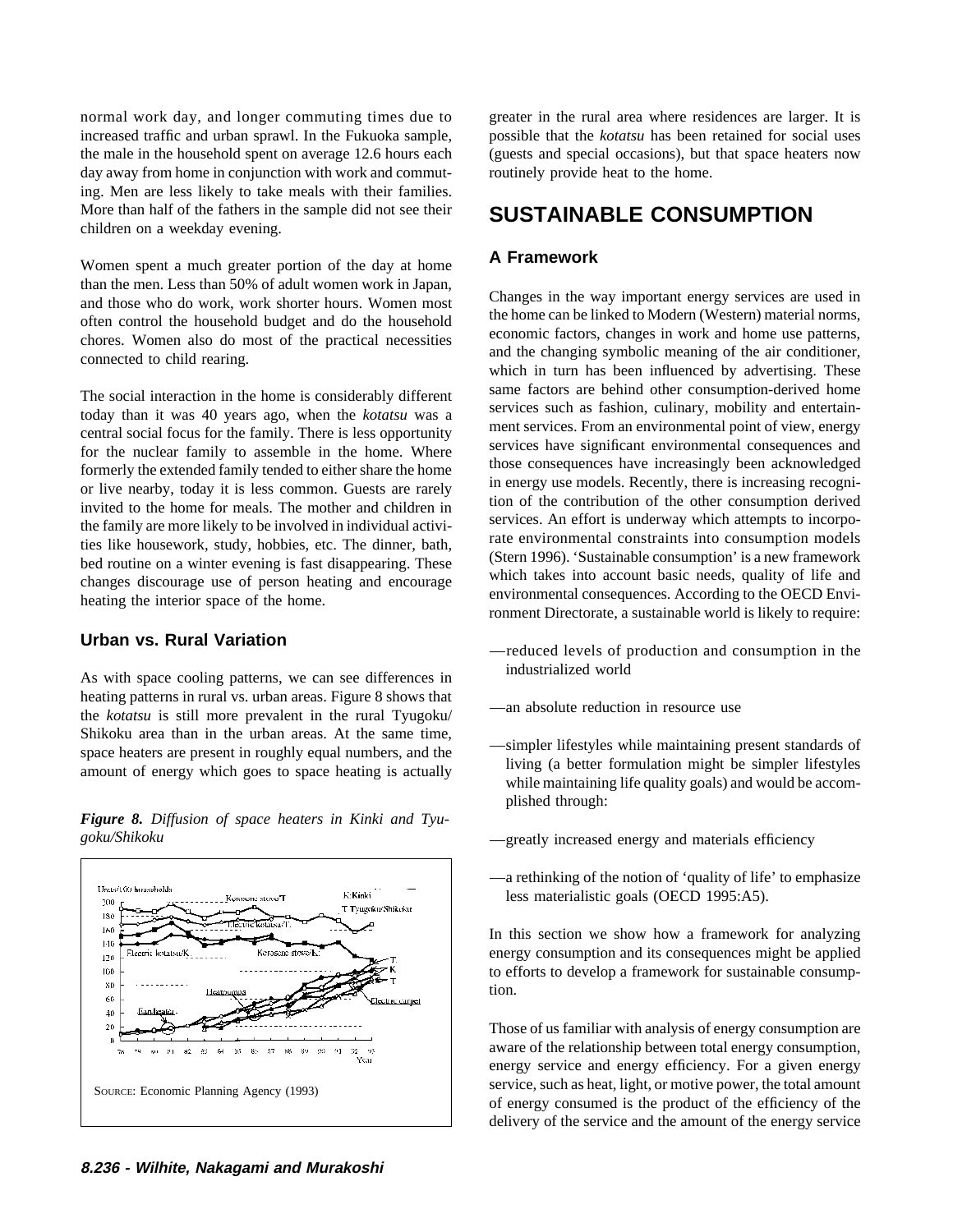demand. Energy consumption can be reduced through either related consequences. In Japan, where 90% of the energy is greater energy efficiency at one or more links in the delivery, generated from conventional sources, fuel switching is not or through reduction in the amount of energy service con- particularly fruitful. Of course a focus on development of sumed. In developed countries where population growth has alternative heating fuels, such as solar and biofuels, is imporstabilized and consumption of energy services is high, both tant in the long term. In the short term, improving the energy efficiency and per capita reduction of service levels should efficiency of both equipment and end-use management be the targets of policy (Noergaard and Viegand 1994). would be given the highest priority. Sustainable policy

energy consumption, the total amount of environmental dam-<br>age associated with a household consumption service (i.e. a heating equipment for the minimum amount of energy input age associated with a household consumption service (i.e. heating equipment for the minimum ambiance mobility fashion culinary experiences entertain-<br>(thermostat setback is an example). ambiance, mobility, fashion, culinary experiences, entertainment) would be the product of the demand for the service and the environmental efficiency of delivery (delivery method A Air conditioning might get a higher priority as a target for is more environmentally efficient than delivery method B if a sustainable policy. It contributes to a number of environ-<br>it has less environmental side effects). Examples of greater mental consequences. It also contributes it has less environmental side effects). Examples of greater environmental efficiency would be reuse, recycling, or sub-<br>stitution with (more) environmentally friendly products.<br>a certain level of cooling, the use of air conditioning could stitution with (more) environmentally friendly products. a certain level of cooling, the use of air conditioning could<br>Greater energy efficiency and substitution with renewable be classified as a luxury service. What are t Greater energy efficiency and substitution with renewable be classified as a luxury service. What are the sustainable energy would also be categorized as environmental effi-<br>policy options? In the case of environmental eff energy would also be categorized as environmental effi-<br>ciency policy options? In the case of environmental efficiency,<br>again, fuel switching in Japan yields marginal environmental<br>again, fuel switching in Japan yields mar ciency. Environmental consequences would then be reduced again, fuel switching in Japan yields marginal environmental through either greater environmental efficiency or through the reduction of problematic services. The reduction of problematic services.

How would one address air conditioning and space heat Limited opportunities for greater efficiency direct attention consumption in the context of this sustainable consumption to the service variable and to the central prob framework? First one would have to develop criteria for able consumption: how to limit demand for a problematic categorizing services according to the environmental conse-<br>service? For the long term, an obvious goal is to quences (i.e. resource depletion, pollutant emissions, climate reverse the direction in the evolution in building design. The gas emissions) and to their human uses (basic needs and tradition and know-how for buildings which exploit natural life satisfaction). Services with the greatest environmental cooling still exist in Japan. They should be capitalized on addressed first. Sorting consumption patterns according to cooling needs. A negative development which would have this taxonomy poses an enormous challenge, both analyti-<br>to be reversed has been the trend to mass produce b this taxonomy poses an enormous challenge, both analyti-<br>cally and politically. We will not pursue the issue here.<br>designs which are used in all parts of Ianan instead of cally and politically. We will not pursue the issue here. designs which are used in all parts of Japan, instead of We contend, however, that due to their close links with encouraging regional design which takes local condi We contend, however, that due to their close links with encouraging regional design which takes local conditions environmental problems, basic needs and life quality, both into account. In the short term information might environmental problems, basic needs and life quality, both into account. In the short term, information might play a<br>air conditioning and space heating deserve attention as include the helping people to manage their coolin air conditioning and space heating deserve attention as role in helping people to manage their cooling loads (use<br>objects of analysis for sustainable consumption efforts.

Concerning space heat, we suggest that the basic need aspect day, etc.). Economic instruments to make air conditioning would have to be carefully weighed. A minimum of space more expensive might be appropriate, but one cannot expect heat is necessary to insure health and in some cases protect significant behavioral changes when alternative ways of life. In Japan, while heating equipment and consumption of achieving a comfortable indoor climate are limited. heat is increasing dramatically, the levels are still far below other developed countries. A very warm interior has not yet In the final analysis, any effort to limit air conditioning become symbolically associated with affluence or moder- service will run up against the symbolic role that air condinity. Given this situation, there would be no prerogative in tioning has assumed. One effort might be to counter the the short term to attempt to reduce the service level. Efforts stream of media images associating air conditioning and would rather focus on environmental efficiency, which in the modern family, linking positive images with traditional this case would mainly consist of efforts to reduce energy- building and cooling practices. But where would these

instruments would focus on manufacturers (standards, tech-Drawing an analogy based on this framework for analyzing nology procurement, etc.), building standards, and on infor-<br>energy consumption, the total amount of environmental dam-<br>mation to end-users on how to get the most ou

some potential for increased environmental efficiency Application to Japanese Cooling and Heating<br>**Practices** substitution could be accelerated with economic instruments<br>like tax breaks or rebates.

> to the service variable, and to the central problem for sustainservice? For the long term, an obvious goal is to attempt to in designing homes and buildings with minimum artificial shading, window sashes, plants, thermostats, turn off when not home, use natural ventilation at appropriate times of the